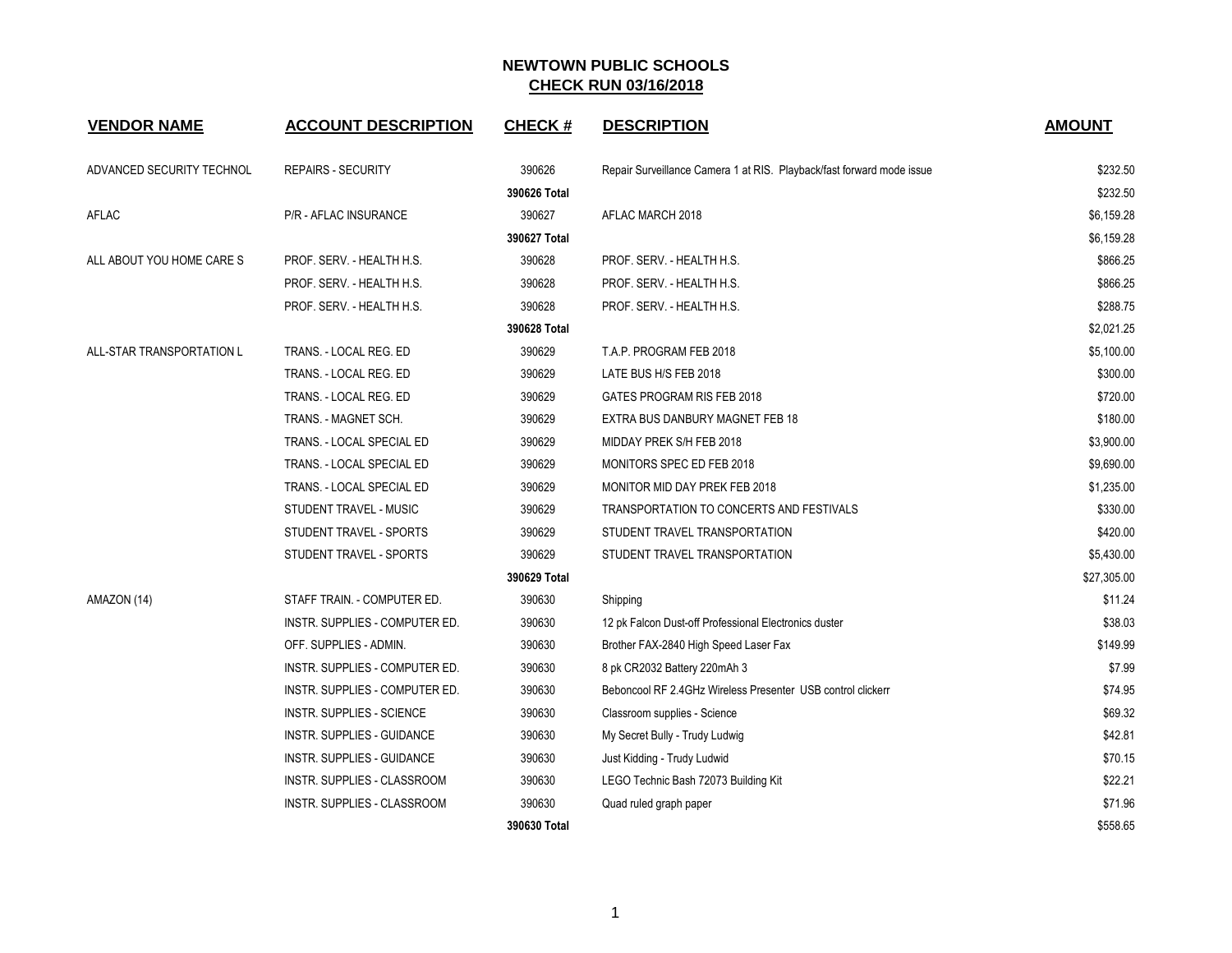| <b>VENDOR NAME</b>           | <b>ACCOUNT DESCRIPTION</b>           | <b>CHECK#</b> | <b>DESCRIPTION</b>                                                               | <b>AMOUNT</b> |
|------------------------------|--------------------------------------|---------------|----------------------------------------------------------------------------------|---------------|
| AMAZON (9)                   | <b>INSTR. SUPPLIES - SPORTS</b>      | 390631        | Navepoint 6U Deluxe IT Wallmount Cabinet Enclosure 19 inch Server Network Rack   | \$148.40      |
|                              | <b>INSTR. SUPPLIES - WORLD LANG.</b> | 390631        | Pocket organizer, pencil sharpeners (x4), CD players (x3), foam dry erase blocks | \$124.23      |
|                              |                                      | 390631 Total  |                                                                                  | \$272.63      |
| AMERICAN RED CROSS           | STAFF TRAIN. - HEALTH ADMIN.         | 390632        | CPR/FIRST AID TRAINING 2017/18                                                   | \$168.00      |
|                              |                                      | 390632 Total  |                                                                                  | \$168.00      |
| AQUARION WATER COMPANY OF    | WATER - H.                           | 390633        | WATER 200332183 25 THOU GAL                                                      | \$329.34      |
|                              | WATER - S.H.                         | 390633        | WATER 200391787 30 THOU GAL                                                      | \$482.20      |
|                              | WATER - S.H.                         | 390633        | WATER 200389638 F/S                                                              | \$179.20      |
|                              | WATER - M.G.                         | 390633        | WATER 200331002 37 THOU GAL                                                      | \$397.99      |
|                              | WATER - M.G.                         | 390633        | <b>WATER 200330675 FIRE LINE</b>                                                 | \$191.15      |
|                              | WATER - M.S.                         | 390633        | WATER 200330637 53. THOU GAL                                                     | \$489.52      |
|                              | WATER - H.S.                         | 390633        | WATER 200328870 174. THOU GAL                                                    | \$1,181.71    |
|                              | WATER - H.S.                         | 390633        | WATER 200328345 IRRIGATION                                                       | \$186.33      |
|                              | WATER - H.S.                         | 390633        | WATER 200331205 HOT DOG STAND                                                    | \$31.05       |
|                              |                                      | 390633 Total  |                                                                                  | \$3,468.49    |
| ARNETH, DANNY                | CONTRACTED SERV. - B.O.E.            | 390634        | VIDEOTAPING FOR BOE MEETING 02/21/18                                             | \$80.00       |
|                              |                                      | 390634 Total  |                                                                                  | \$80.00       |
| <b>BEE PUBLISHING C</b>      | ADVERTISING - BUS. SERV.             | 390635        | ADV #4028                                                                        | \$345.60      |
|                              |                                      | 390635 Total  |                                                                                  | \$345.60      |
| <b>BERKHIN, CHANTALINE</b>   | <b>TUTORS - HOMEBOUND</b>            | 390636        | TUTORS - HOMEBOUND                                                               | \$665.00      |
|                              |                                      | 390636 Total  |                                                                                  | \$665.00      |
| CARTISANO, ELIZABETH JEAN    | STAFF TRAVEL - INFO. TECH.           | 390637        | Intradistrict travel between buildings                                           | \$79.84       |
|                              | STAFF TRAVEL - INFO. TECH.           | 390637        | Intradistrict travel between buildings                                           | \$70.31       |
|                              |                                      | 390637 Total  |                                                                                  | \$150.15      |
| CBS LLC                      | TECH. SOFTWARE - INFO. TECH.         | 390638        | 1 Year Smart Learning subscription (SmartNotebook) March 2018                    | \$5,162.00    |
|                              |                                      | 390638 Total  |                                                                                  | \$5,162.00    |
| <b>CHARTER COMMUNICATION</b> | <b>TELEPHONE &amp; CABLE</b>         | 390639        | SERV 2017/18                                                                     | \$3,193.55    |
|                              |                                      | 390639 Total  |                                                                                  | \$3,193.55    |
| <b>CHARTER COMMUNICATION</b> | CONTRACTED SERV. - TECH ED.          | 390640        | <b>CABLE TV SUBSCRIPTION</b>                                                     | \$7.37        |
|                              |                                      | 390640 Total  |                                                                                  | \$7.37        |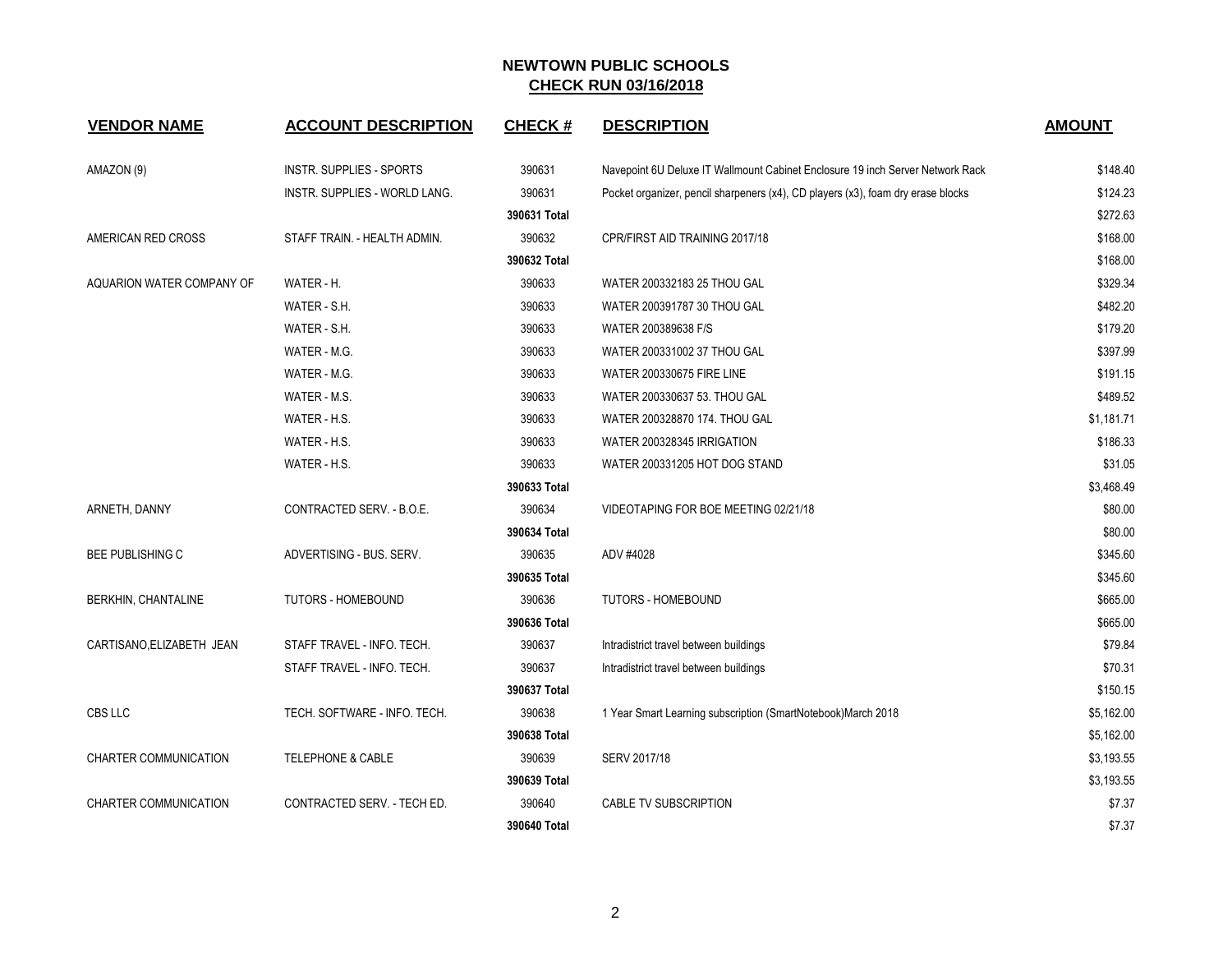| <b>VENDOR NAME</b>               | <b>ACCOUNT DESCRIPTION</b>       | <b>CHECK#</b> | <b>DESCRIPTION</b>                                         | <b>AMOUNT</b> |
|----------------------------------|----------------------------------|---------------|------------------------------------------------------------|---------------|
| CHOWDHURY, DYLLON                | CONTRACTED SERV. - B.O.E.        | 390641        | VIDEOTAPING FOR BOE MEETING 01/16/18                       | \$50.00       |
|                                  | CONTRACTED SERV. - B.O.E.        | 390641        | VIDEOTAPING FOR BOE MEETING 01/23/18                       | \$60.00       |
|                                  | CONTRACTED SERV. - B.O.E.        | 390641        | VIDEOTAPING FOR BOE MEETING 02/20/18                       | \$20.00       |
|                                  |                                  | 390641 Total  |                                                            | \$130.00      |
| <b>CIRMA</b>                     | WORKERS COMP.                    | 390642        | 4TH INSTALLMENT WORKERS COMPENSATION 2017/18               | \$120,199.76  |
|                                  | PROPERTY INSURANCE               | 390642        | 4TH LIABILITY-AUTO-PROPERTY 2017/18                        | \$87,577.30   |
|                                  |                                  | 390642 Total  |                                                            | \$207,777.06  |
| CONNEC-TO-TALK                   | PROF. SERV. - PSYCH/MED. EVAL.   | 390643        | ABA SERV 03/05-03/06/18                                    | \$560.00      |
|                                  | PROF. SERV. - PSYCH/MED. EVAL.   | 390643        | BCBA SERV 03/07/2018                                       | \$170.00      |
|                                  |                                  | 390643 Total  |                                                            | \$730.00      |
| DATAFINCH TECHNOLOGIES           | INSTR. SUPPLIES - SP. ED. PREK-8 | 390644        | RENEWAL OF CATALYST SUBSCRIPTION FOR BEHAVIORAL THERAPISTS | \$561.17      |
|                                  |                                  | 390644 Total  |                                                            | \$561.17      |
| <b>DELTA EDUCATION</b>           | <b>INSTR. SUPPLIES - SCIENCE</b> | 390645        | Decimal Dog Set - 9N-040-5569-643                          | \$22.95       |
|                                  | <b>INSTR. SUPPLIES - SCIENCE</b> | 390645        | Stackable Beakers (500ml) - 9-1429361-643                  | \$11.62       |
|                                  | <b>INSTR. SUPPLIES - SCIENCE</b> | 390645        | Clear Plastic Ruler - 9-365433-643                         | \$13.84       |
|                                  | INSTR. SUPPLIES - SCIENCE        | 390645        | Four sided meter stick - 9-560926-643                      | \$48.88       |
|                                  | INSTR. SUPPLIES - SCIENCE        | 390645        | Wind up meter tapes - 9-530553-643                         | \$35.32       |
|                                  | <b>INSTR. SUPPLIES - SCIENCE</b> | 390645        | Shipping                                                   | \$2.75        |
|                                  |                                  | 390645 Total  |                                                            | \$135.36      |
| <b>DESTINATIONS UNLIMITED IN</b> | STAFF TRAVEL - M.S.              | 390646        | WASHINGTON DC TOUR 04/25-04/27/18                          | \$3,184.00    |
|                                  |                                  | 390646 Total  |                                                            | \$3,184.00    |
| DEVINE, PAUL                     | STAFF TRAVEL - B & G ADMIN.      | 390647        | TRAVEL FEB 2018                                            | \$119.19      |
|                                  |                                  | 390647 Total  |                                                            | \$119.19      |
| <b>PRIVATE</b>                   | TUITION - OUT-OF-DISTRICT        | 390648        | TUITION - OUT-OF-DISTRICT                                  | \$1,375.00    |
|                                  |                                  | 390648 Total  |                                                            | \$1,375.00    |
| DIDAX, INC.                      | <b>INSTR. SUPPLIES - SCIENCE</b> | 390649        | Decimal place value cards - 600548P                        | \$5.95        |
|                                  | <b>INSTR. SUPPLIES - SCIENCE</b> | 390649        | Tasty task cards (place value) - 823658P                   | \$9.95        |
|                                  | INSTR. SUPPLIES - SCIENCE        | 390649        | Mythological liar (Grade 6) - 823399P                      | \$12.95       |
|                                  | <b>INSTR. SUPPLIES - SCIENCE</b> | 390649        | Math Board Games - 195-167P                                | \$28.95       |
|                                  | <b>INSTR. SUPPLIES - SCIENCE</b> | 390649        | Shipping                                                   | \$7.51        |
|                                  |                                  | 390649 Total  |                                                            | \$65.31       |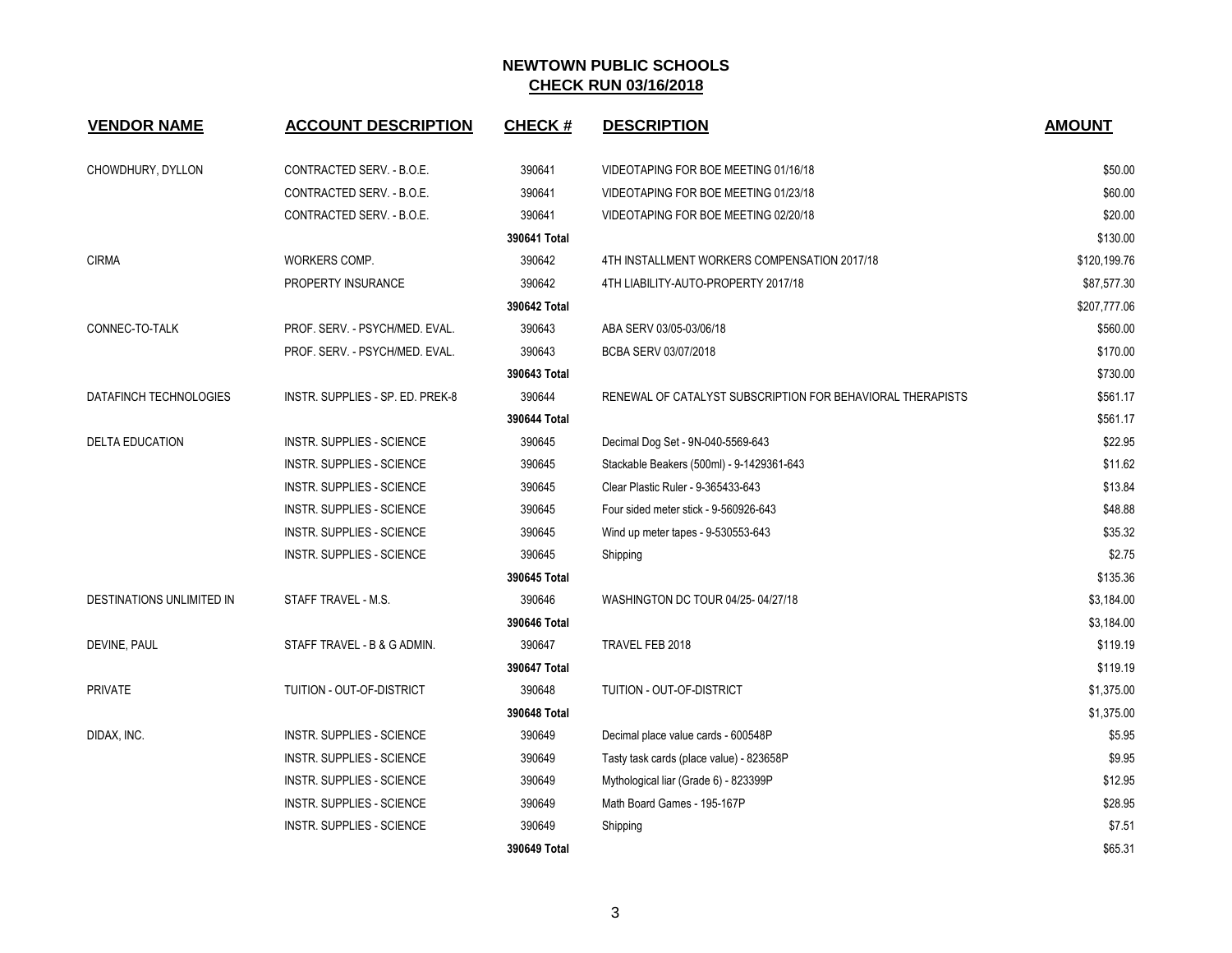| <b>VENDOR NAME</b>            | <b>ACCOUNT DESCRIPTION</b>              | <b>CHECK#</b> | <b>DESCRIPTION</b>                   | <b>AMOUNT</b> |
|-------------------------------|-----------------------------------------|---------------|--------------------------------------|---------------|
| <b>EAST RIVER ENERGY INC.</b> | FUEL OIL - GEN.                         | 390650        | OIL 281.0 GAL MAINT GARAGE           | \$569.65      |
|                               | FUEL OIL - H.                           | 390650        | OIL 2020.0 GAL HAW                   | \$4,064.86    |
|                               | FUEL OIL - HOM.                         | 390650        | OIL 2049.0 GAL HOM                   | \$4,153.82    |
|                               | FUEL OIL - H.S.                         | 390650        | OIL 402.0 GAL H/S                    | \$757.56      |
|                               |                                         | 390650 Total  |                                      | \$9,545.89    |
| <b>EDADVANCE</b>              | TRANS. - OUT-OF-DISTRICT                | 390651        | TRANSP FEB 2018                      | \$79,883.45   |
|                               | TUITION - OUT-OF-DISTRICT               | 390651        | TUITION - OUT-OF-DISTRICT            | \$5,600.00    |
|                               | TUITION - OUT-OF-DISTRICT               | 390651        | TUITION - OUT-OF-DISTRICT            | \$540.00      |
|                               | TUITION - OUT-OF-DISTRICT               | 390651        | TUITION - OUT-OF-DISTRICT            | \$5,340.72    |
|                               | TUITION - OUT-OF-DISTRICT               | 390651        | TUITION - OUT-OF-DISTRICT            | \$3,111.10    |
|                               |                                         | 390651 Total  |                                      | \$94,475.27   |
| ERGONOMIC GROUP, INC.         | CONTRACTED SERV. - INFO. TECH.          | 390652        | SOW                                  | \$750.00      |
|                               |                                         | 390652 Total  |                                      | \$750.00      |
| EVERSOURCE (ELEC-BOE)         | ELECTRICITY - RIS.                      | 390653        | ELEC 51324453075 117,423. KWH        | \$20,085.44   |
|                               | ELECTRICITY - M.S.                      | 390653        | ELEC 51352546030 1,854.70 KWH        | \$408.22      |
|                               | ELECTRICITY - H.S.                      | 390653        | ELEC 51418253076 97,920.00 KWH       | \$53.879.17   |
|                               | ELECTRICITY - H.S.                      | 390653        | ELEC 51356633040                     | \$44.25       |
|                               |                                         | 390653 Total  |                                      | \$74,417.08   |
| EVERSOURCE (GAS-BOE)          | PROPANE & NATURAL GAS - HAW.            | 390654        | GAS 57890556004 2,520. CCF           | \$2,005.14    |
|                               | PROPANE & NATURAL GAS - S.H.            | 390654        | GAS 57914087044 4,160. CCF           | \$3,105.03    |
|                               | PROPANE & NATURAL GAS - M.G.            | 390654        | GAS 57511457020 4,090.CCF            | \$3,128.96    |
|                               | PROPANE & NATURAL GAS - RIS.            | 390654        | GAS 57410220032 7,680. CCF           | \$5,245.20    |
|                               | PROPANE & NATURAL GAS - RIS.            | 390654        | GAS 57526160064 176.50 CCF           | \$231.70      |
|                               | <b>PROPANE &amp; NATURAL GAS - RIS.</b> | 390654        | GAS 57526160064 245.50 CCF           | \$278.23      |
|                               | PROPANE & NATURAL GAS - M.S.            | 390654        | GAS 57201350022 10627.9 CCF          | \$5,827.82    |
|                               | PROPANE & NATURAL GAS - H.S.            | 390654        | GAS 57445161052 22,840. CCF          | \$14,751.81   |
|                               |                                         | 390654 Total  |                                      | \$34,573.89   |
| <b>FARELL, CAITLIN</b>        | CONTRACTED SERV. - B.O.E.               | 390655        | VIDEOTAPING FOR BOE MEETING 02/21/18 | \$40.00       |
|                               |                                         | 390655 Total  |                                      | \$40.00       |
| <b>FRONTIER</b>               | <b>TELEPHONE &amp; CABLE</b>            | 390656        | TELEPHONE SERV 2017/18               | \$861.79      |
|                               | <b>TELEPHONE &amp; CABLE</b>            | 390656        | TELEPHONE SERV 2017/18               | \$846.87      |
|                               |                                         | 390656 Total  |                                      | \$1,708.66    |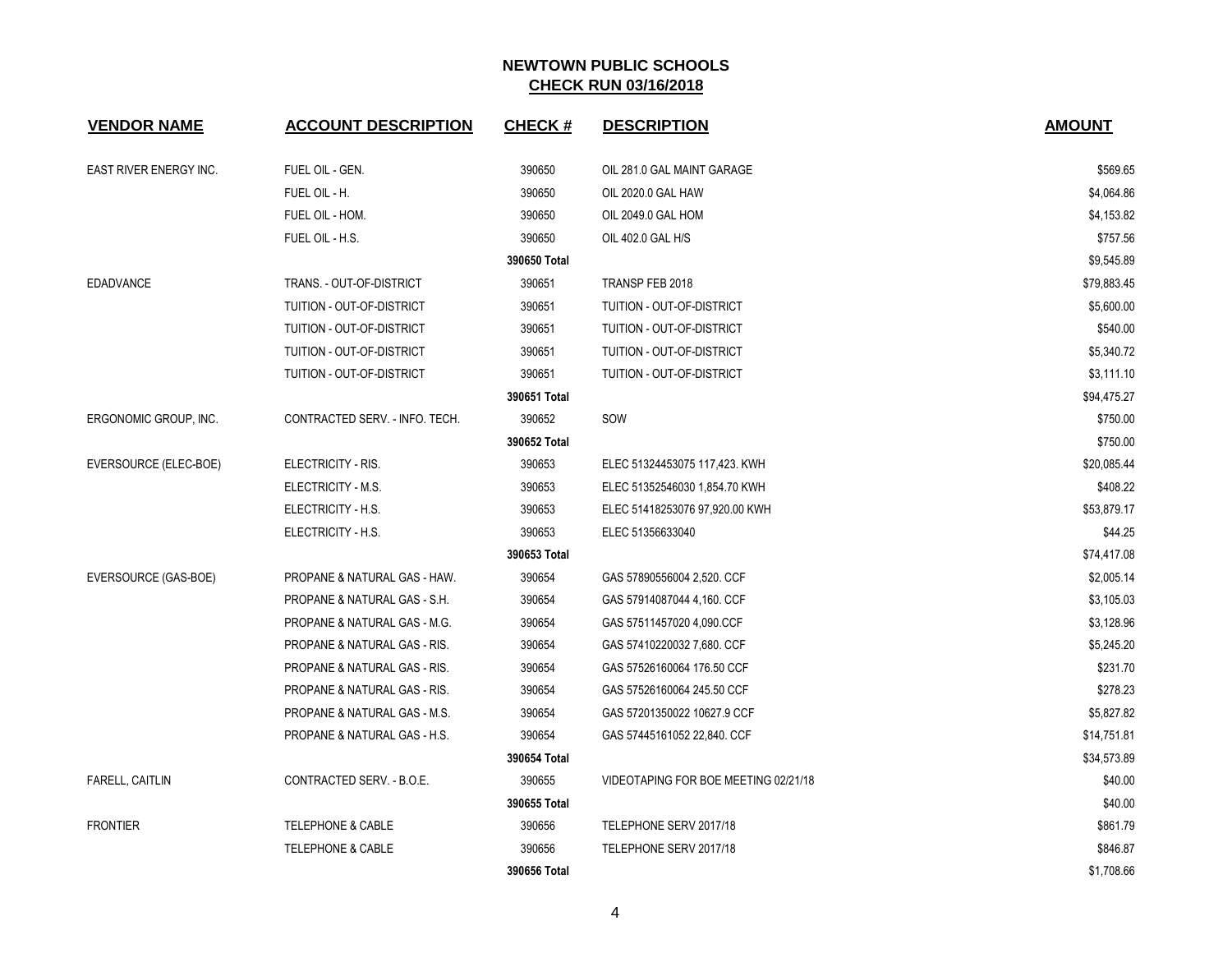| <b>VENDOR NAME</b>        | <b>ACCOUNT DESCRIPTION</b>     | <b>CHECK#</b> | <b>DESCRIPTION</b>          | <b>AMOUNT</b> |
|---------------------------|--------------------------------|---------------|-----------------------------|---------------|
| <b>FRONTIER</b>           | <b>TELEPHONE &amp; CABLE</b>   | 390657        | TELEPHONE SERV 2017/18      | \$678.48      |
|                           |                                | 390657 Total  |                             | \$678.48      |
| <b>FRONTIER</b>           | <b>TELEPHONE &amp; CABLE</b>   | 390658        | TELEPHONE SERV 2017/18      | \$1,775.77    |
|                           |                                | 390658 Total  |                             | \$1,775.77    |
| <b>FRONTIER</b>           | <b>TELEPHONE &amp; CABLE</b>   | 390659        | TELEPHONE SERV 2017/18      | \$65.39       |
|                           |                                | 390659 Total  |                             | \$65.39       |
| GASPARINE, BARBARA        | OFF. SUPPLIES - ADMIN.         | 390660        | ADM SUPPLIES FOR STAFF      | \$29.96       |
|                           |                                | 390660 Total  |                             | \$29.96       |
| <b>PRIVATE</b>            | TUITION - OUT-OF-DISTRICT      | 390661        | TUITION - OUT-OF-DISTRICT   | \$3,600.00    |
|                           |                                | 390661 Total  |                             | \$3,600.00    |
| INSTITUTE OF PROFESSIONAL | PROF. SERV. - PSYCH/MED. EVAL. | 390662        | ABA SERVICES                | \$10,200.00   |
|                           |                                | 390662 Total  |                             | \$10,200.00   |
| LABAS, JEAN               | TUITION - OUT-OF-DISTRICT      | 390663        | TUITION - OUT-OF-DISTRICT   | \$356.25      |
|                           | TUITION - OUT-OF-DISTRICT      | 390663        | TUITION - OUT-OF-DISTRICT   | \$190.00      |
|                           | <b>TUTORS - HOMEBOUND</b>      | 390663        | <b>TUTORS - HOMEBOUND</b>   | \$451.25      |
|                           | TUTORS - HOMEBOUND             | 390663        | <b>TUTORS - HOMEBOUND</b>   | \$190.00      |
|                           |                                | 390663 Total  |                             | \$1,187.50    |
| MAILFINANCE               | EQUIP RENTAL - ADMIN.          | 390664        | LEASE AGREEMENT 2017/18 H/S | \$783.00      |
|                           | EQUIP RENTAL - BUS. SERV.      | 390664        | LEASE AGREEMENT 2017/18 C/O | \$783.00      |
|                           | EQUIP RENTAL - BUS. SERV.      | 390664        | LEASE AGREEMENT 2017/18 C/O | \$591.00      |
|                           |                                | 390664 Total  |                             | \$2,157.00    |
| MASON W.B. INC.           | OFF. SUPPLIES - BUS. SERV.     | 390665        | <b>SUPPLIES 2017/18</b>     | \$76.64       |
|                           | OFF. SUPPLIES - BUS. SERV.     | 390665        | <b>SUPPLIES 2017/18</b>     | \$6.05        |
|                           | OFF. SUPPLIES - BUS. SERV.     | 390665        | COFFEE 2017/18              | \$45.56       |
|                           | OFF. SUPPLIES - BUS. SERV.     | 390665        | SUPPLIES 2017/18            | \$87.62       |
|                           | OFF. SUPPLIES - BUS. SERV.     | 390665        | WATER 2017/18               | \$24.95       |
|                           | OFF. SUPPLIES - BUS. SERV.     | 390665        | <b>SUPPLIES 2017/18</b>     | \$2.30        |
|                           | OFF. SUPPLIES - BUS. SERV.     | 390665        | <b>SUPPLIES 2017/18</b>     | \$126.01      |
|                           | OFF. SUPPLIES - BUS. SERV.     | 390665        | <b>SUPPLIES 2017/18</b>     | \$37.98       |
|                           | OFF. SUPPLIES - BUS. SERV.     | 390665        | WATER 2017/18               | \$24.95       |
|                           |                                | 390665 Total  |                             | \$432.06      |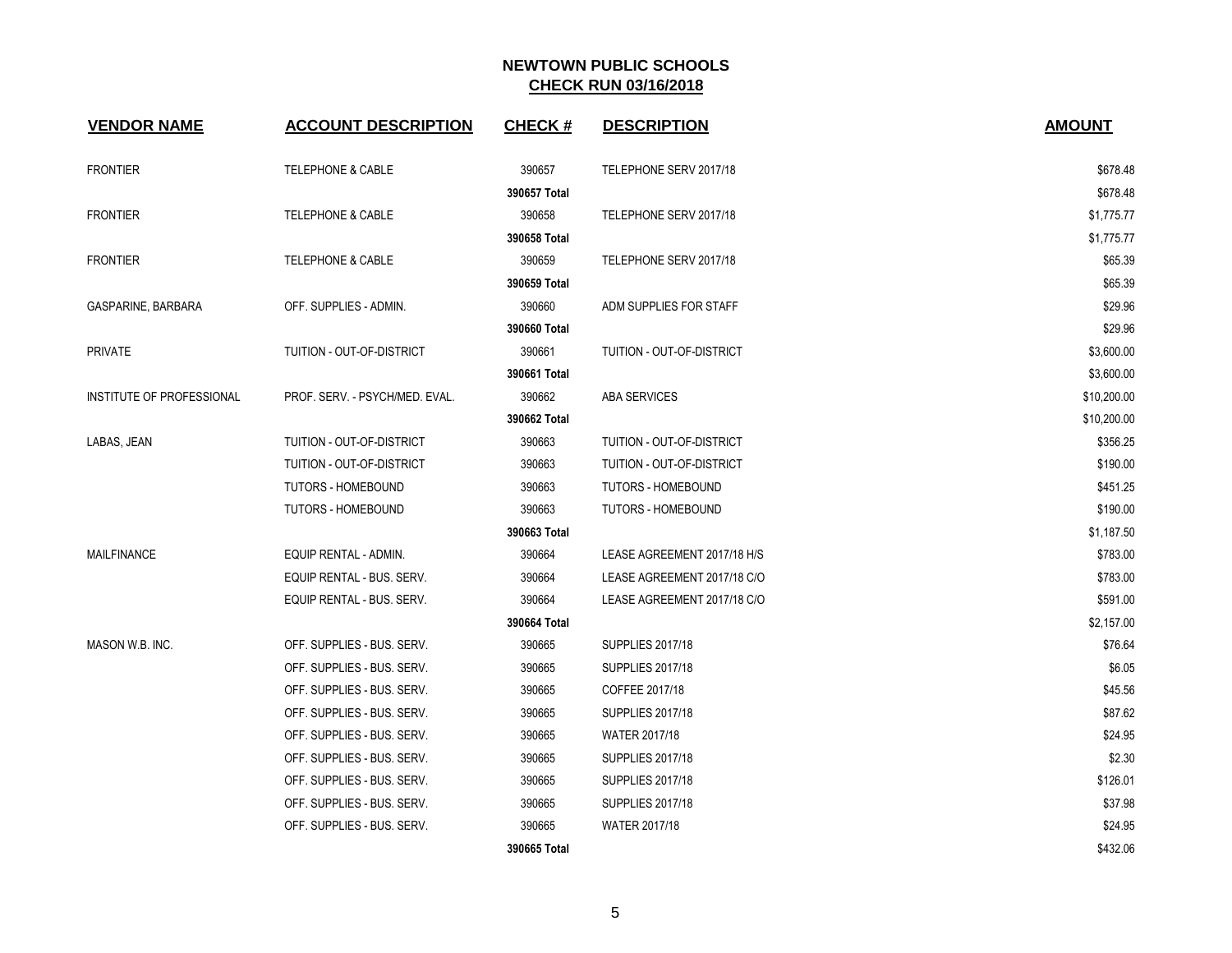| <b>VENDOR NAME</b>        | <b>ACCOUNT DESCRIPTION</b>     | <b>CHECK#</b> | <b>DESCRIPTION</b>                              | <b>AMOUNT</b> |
|---------------------------|--------------------------------|---------------|-------------------------------------------------|---------------|
| MEYER WILLIAM B.INC.      | OFF. SUPPLIES - PUPIL SERV.    | 390666        | STORAGE SPEC ED RECORDS                         | \$64.66       |
|                           |                                | 390666 Total  |                                                 | \$64.66       |
| <b>NCS PEARSON INC.</b>   | INSTR. SUPPLIES - PSYCH.       | 390667        | SEE ATTACHED FOR BASC 3, W[[SI-1V,              | \$1,147.15    |
|                           | INSTR. SUPPLIES - PSYCH.       | 390667        | <b>SHIPPING</b>                                 | \$57.36       |
|                           |                                | 390667 Total  |                                                 | \$1,204.51    |
| NEWSELA INC.              | INSTR. SUPPLIES - CLASSROOM    | 390668        | Newsela PRO School Pilot License                | \$1,000.00    |
|                           |                                | 390668 Total  |                                                 | \$1,000.00    |
| NEWTOWN HIGH SCHOOL       | VOCATIONAL PLACEMENT STIPENDS  | 390669        | STIPENDS FOR TRANSITION STUDENTS                | \$2,000.00    |
|                           |                                | 390669 Total  |                                                 | \$2,000.00    |
| <b>NUMOTION</b>           | INSTR. SUPPLIES - SP. ED. H.S. | 390670        | SUPPLIES FOR NHS STUDENT                        | \$168.30      |
|                           |                                | 390670 Total  |                                                 | \$168.30      |
| PAUL PETRUSHONIS STAINED  | B. & G. IMPROVE - S.H.         | 390671        | (FABRICATED) LEADED GLASS PANEL 27 3/4 X 84 1/4 | \$5,600.00    |
|                           |                                | 390671 Total  |                                                 | \$5,600.00    |
| PEPPER J.W. & SON IN      | <b>INSTR. SUPPLIES - MUSIC</b> | 390672        | Lackawanna Locomotive (pub)                     | \$45.00       |
|                           | <b>INSTR. SUPPLIES - MUSIC</b> | 390672        | Revenge of the Dust Bunnies (pub)               | \$45.00       |
|                           | <b>INSTR. SUPPLIES - MUSIC</b> | 390672        | Shipping                                        | \$10.99       |
|                           | <b>INSTR. SUPPLIES - MUSIC</b> | 390672        | You will be found SSA 10760621                  | \$70.50       |
|                           | <b>INSTR. SUPPLIES - MUSIC</b> | 390672        | You will be found - CD 10760622                 | \$26.99       |
|                           | <b>INSTR. SUPPLIES - MUSIC</b> | 390672        | You re the one that I want - CD 10026979        | \$27.99       |
|                           | <b>INSTR. SUPPLIES - MUSIC</b> | 390672        | Shipping                                        | \$14.99       |
|                           |                                | 390672 Total  |                                                 | \$241.46      |
| PERKINS SCHOOL FOR THE BL | TUITION - OUT-OF-DISTRICT      | 390673        | TUITION - OUT-OF-DISTRICT                       | \$17,279.25   |
|                           |                                | 390673 Total  |                                                 | \$17,279.25   |
| POSTMASTER - NEWTOWN      | POSTAGE - ADMIN.               | 390674        | Assorted postage per the attached.              | \$286.40      |
|                           |                                | 390674 Total  |                                                 | \$286.40      |
| RADACHOWSKY, JENNIFER     | STAFF TRAVEL - PUPIL SERV.     | 390675        | TRAVEL FEB 2018                                 | \$54.61       |
|                           |                                | 390675 Total  |                                                 | \$54.61       |
| RAQUEL, SONIA L           | STAFF TRAVEL - PUPIL SERV.     | 390676        | TRAVEL NOV 2017                                 | \$56.66       |
|                           | STAFF TRAVEL - PUPIL SERV.     | 390676        | TRAVEL DEC 2017                                 | \$35.42       |
|                           | STAFF TRAVEL - PUPIL SERV.     | 390676        | TRAVEL JAN 2018                                 | \$47.09       |
|                           | STAFF TRAVEL - PUPIL SERV.     | 390676        | TRAVEL FEB 2018                                 | \$55.70       |
|                           |                                | 390676 Total  |                                                 | \$194.87      |